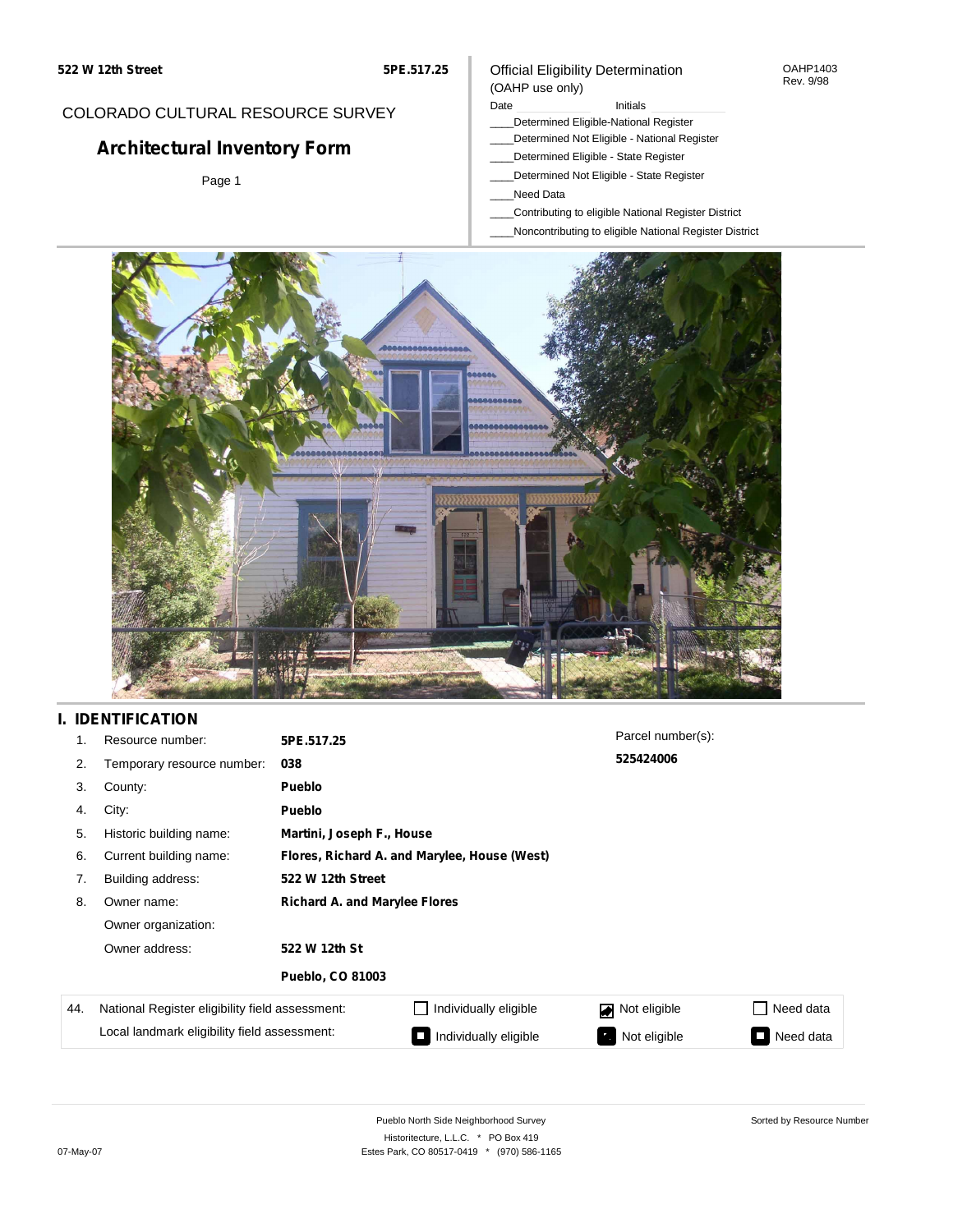Sorted by Resource Number

### **Architectural Inventory Form**

Page 2

### **II. GEOGRAPHIC INFORMATION**

| 9.              | P.M.<br>6th            | <b>20S</b><br>Township:                | 65W<br>Range:                                                    |
|-----------------|------------------------|----------------------------------------|------------------------------------------------------------------|
|                 | 1/4<br>of<br><b>NW</b> | sw<br>of <b>NW</b><br>1/4<br>1/4<br>of | - SE<br>of Section<br>25<br>1/4                                  |
| 10 <sub>1</sub> | UTM reference zone:    | 13                                     |                                                                  |
|                 | Easting:               | 533793                                 | Northing:<br>4236510                                             |
| 11.             | USGS quad name:        | <b>Northeast Pueblo</b>                | Scale:<br>7.5                                                    |
|                 | Year:                  | 1961 (Photorevised 1970 and<br>1974)   |                                                                  |
| 12.             | $Lot(s)$ :             |                                        | west 11 feet of Lot 5 and the east 16.81 feet of Lot 6; Block 36 |
|                 | Addition:              | <b>County Addition</b>                 | Year of addition:<br>1869                                        |

13. Boundary description and justification:

The boundary, as described above, contains but does not exceed the land historically associated with this property.

Metes and bounds exist:

П

#### **III. ARCHITECTURAL DESCRIPTION**

| 14. | Building plan (footprint, shape):    | <b>Rectangular Plan</b>                  |                       |
|-----|--------------------------------------|------------------------------------------|-----------------------|
|     | Other building plan descriptions:    |                                          |                       |
| 15. | Dimensions in feet (length x width): | 578 square feet                          |                       |
| 16. | Number of stories:                   | 11/2                                     |                       |
| 17. | Primary external wall material(s):   | <b>Wood/Horizontal Siding</b>            | Other wall materials: |
|     |                                      |                                          |                       |
| 18. | Roof configuration:                  | <b>Gabled Roof/Front Gabled Roof</b>     |                       |
|     | Other roof configurations:           |                                          |                       |
| 19. | Primary external roof material:      | <b>Asphalt Roof/Composition Roof</b>     |                       |
|     | Other roof materials:                |                                          |                       |
| 20. | Special features:                    | Fence                                    |                       |
|     |                                      | Chimney                                  |                       |
|     |                                      | <b>Porch</b>                             |                       |
|     |                                      | <b>Ornamentation/Decorative Shingles</b> |                       |

21. General architectural description:

Oriented to the south, this house rests on a sandstone foundation, almost entirely obscured under siding. White-painted wood siding, with white, 1-by-4-inch cornerboards, clads the exterior walls. Variagted wood shingles, painted white with bands of yellow and blue, cover the gables. Windows are 1-over-1-light, double-hung sash, with blue-painted wood frames, aluminumframe storm windows, and blue-painted, wood surrounds. These surrounds feature projecting cornices. An integral porch is located on the west half of the front (north) elevation. It features white- and blue-painted, turned supports, with decorative brackets and friezes. The porch has a wrought-iron railing. A single step approaches the porch on its east side. The principal doorway is located west of center on the asymmetrical facade. It is a six-panel, one-light, glass-in-wood-frame door, with carved rails. Door details are painted pink on a blue field. A white-painted, wood-frame storm door protects this door, and the transom above them has been boarded shut. A shed-roof enclosed porch or addition spans the rear (south) elevation. The addition contains another doorway. Across this addition or enclosed porch is a simple, shed-roofed porch. It has square, wood supports and a sheet metal roof. Interlocking, gray asphalt shingles cover the front-gabled roof, and blue-painted wood fascia **and white-painted wood soffit box the eaves. Red-brick chimneys emerge from either end of the roof ridge.**

22. Architectural style:

**Late Victorian**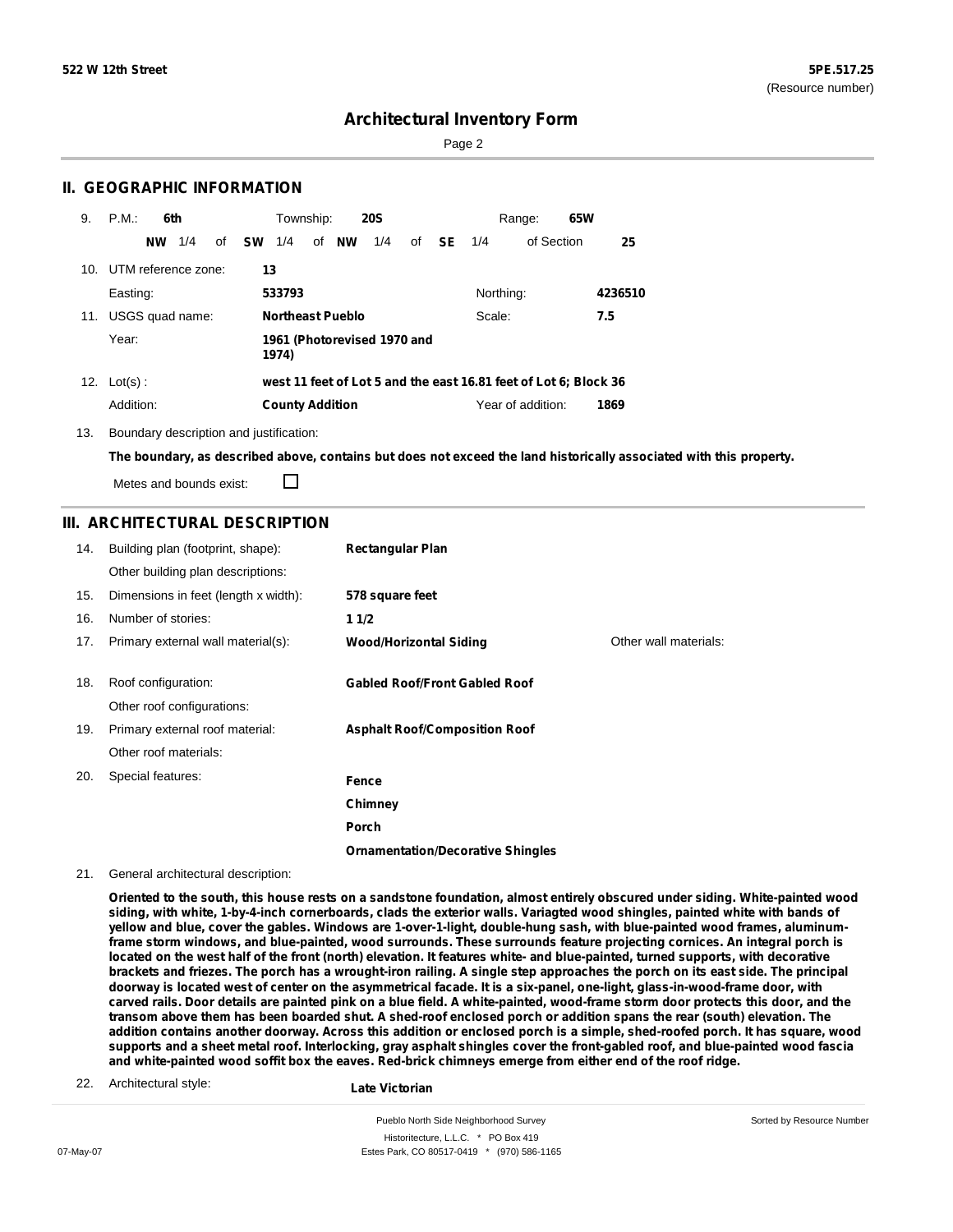Page 3

Other architectural styles:

Building type:

23. Landscape or special setting features:

This property is located on terrain sloping downward from north to south, with an elevation of around 4,700 feet above mean sea level. The neighborhood features modest, one- and two-story houses. This property is located on the south side of West 12th Street, an east-west-oriented thoroughfare. It is situated between 520 West 12th Street, to the east, and 524 West 12th Street, to the west. A gravel-covered strip, with catalpa saplings, separates the sidewalk from the street. A planted grass yard, with mature landscaping, surrounds the house. A chain-link fence delimits the front yard while a wood privacy fence encircles **the back yard.**

24. Associated buildings, features or objects:

1 : Type: **Garage**

Describe: **A garage is located on the southwest corner of the property. Oriented to the south, it appears to lack a formal foundation. Sheets of corrugated metal clad the exterior walls. Dominating the front (south) elevation are paired doors. Sheets of corrugated metal also cover the front-gabled roof, and the rafter ends are exposed.**

### **IV. ARCHITECTURAL HISTORY**

| 25. | Date of Construction:  | Estimate:         | 1900 | Actual:                                                                                                                                                 |
|-----|------------------------|-------------------|------|---------------------------------------------------------------------------------------------------------------------------------------------------------|
|     | Source of Information: |                   |      | Sanborn Fire Insurance Maps (for Pueblo, Colorado). New York: Sanborn Map and<br>Publishing Co., 1883, 1886, 1889, 1893, 1904-05, 1904-51, and 1904-52. |
| 26. | Architect:             | unknown           |      |                                                                                                                                                         |
|     | Source of information: |                   |      |                                                                                                                                                         |
| 27. | Builder:               | unknown           |      |                                                                                                                                                         |
|     | Source of information: |                   |      |                                                                                                                                                         |
| 28. | Original Owner:        | Joseph F. Martini |      |                                                                                                                                                         |
|     | Source of information: |                   |      | U.S. Census of 1900. Ward 1, Pueblo, Pueblo County, Colorado. Series T623, roll 128, p. 20.                                                             |
|     |                        |                   |      |                                                                                                                                                         |

Construction history: 29.

> According to Pueblo County tax records, this building was constructed in 1900. An analysis of the form, style, and materials corroborates a circa 1900 date of construction. The only notable alterations have been a metal-roofed patio across the rear elevation, probably dating to after 1960, and the installation of storm windows and doors, probably after 1970.

30. Location: **original** Date of move(s):

#### **V. HISTORICAL ASSOCIATIONS**

| 31. Original use(s):     | <b>Single Dwelling</b> |
|--------------------------|------------------------|
| 32. Intermediate use(s): | <b>Single Dwelling</b> |
| 33. Current use(s):      | <b>Single Dwelling</b> |
| 34. Site type(s):        | <b>Residence</b>       |

35. Historical background:

This house was completed around 1900, and its first owner and resident was machinist Joseph F. Martini. He was born in February 1873 in Minnesota. He resided here with his wife, Ursula K. Martini, who was born in October 1877 in Ohio. The **Martinis lived at this address until around 1910.**

In 1914, the owner was F.A. Weber. He arrived in Pueblo in 1907 and eventually became foreman of the Colorado Fuel & Iron Company's central shipping department. With his wife, Carrie, Frank had a daughter, Marjorie (Melvin). He resided here only a **few years, later moving to 715 West 11th Street. Frank Weber died on April 10, 1949.**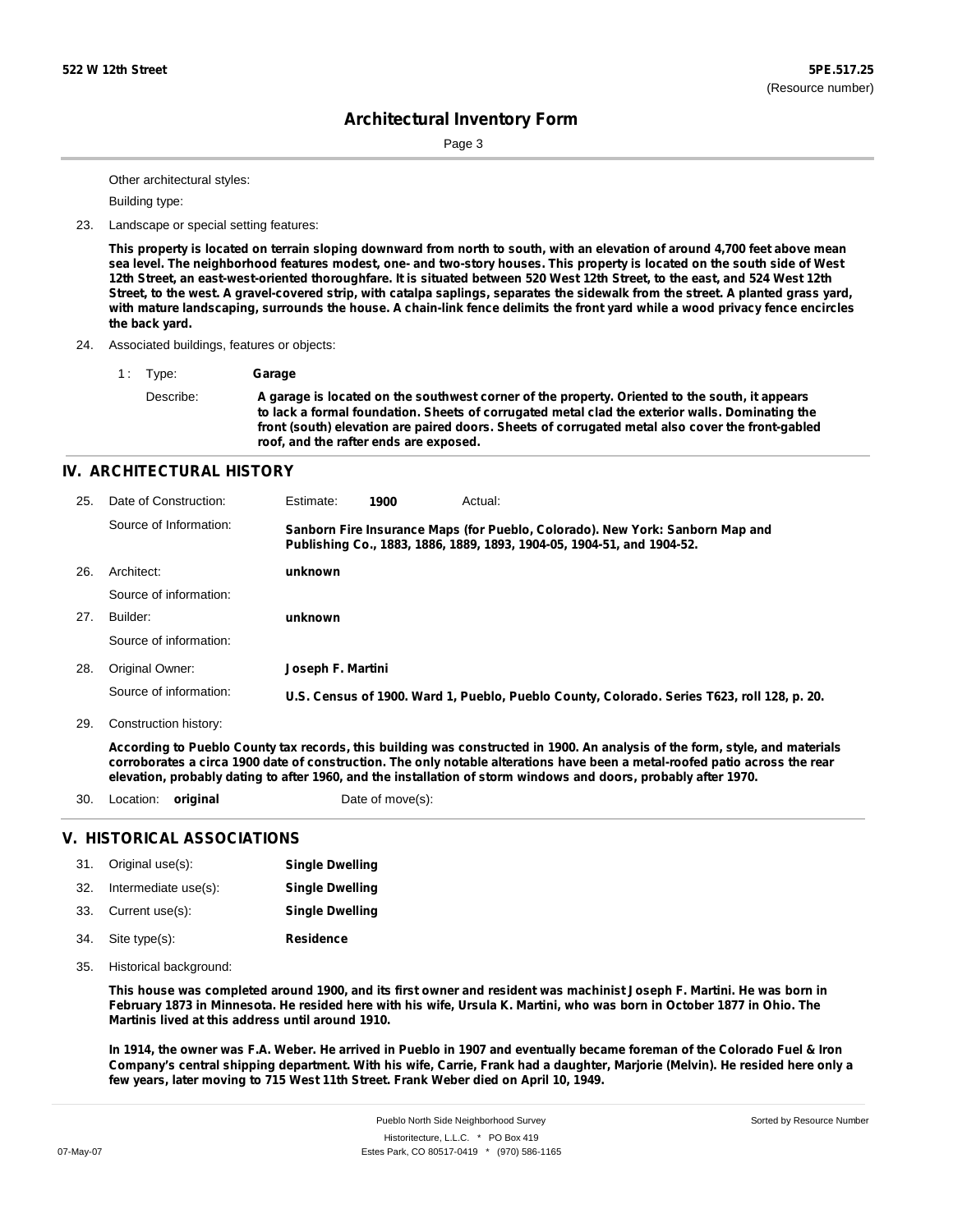Page 4

Clair Littlejohn resided here beginning around 1915 and remained only a few years until his untimely death. Born in 1883, Littlejohn died in this house on March 26, 1919, at the age of 33. Purchasing the house after Littlejohn's death was Miriam Tyson, who lived here through 1930. Around 1935, the resident was Jess "Jessifer" Myers. Richard C. Snow lived here around **1940 and William D. Wood around 1945.**

Around 1950, Richard B. Lynn purchased the property and resided here until his death more than 2 decades later. He came to Pueblo in 1933 and was an employee of Colorado Fuel & Iron (later CF&I Steel Corporation) until 1977. He had two children: Julia P. (Quist) and Richard E. Lynn. The elder Richard Lynn died in this house on January 27, 1977.

After Richard Lynn's death, the property transferred to his daughter and son-in-law, Julia and Edward Quist. They sold the property in 1992 to Mary E. Gomez. Seturnino and Ursula B. Vasquez purchased the house and lot from Gomez in 1998, selling **them to Richard and Mary Lee Flores, the current owners, in 2002.**

36. Sources of information:

**Pueblo County Office of Tax Assessor. Property information card [internet].**

**Pueblo City Directory. Pueblo, Co.; Salt Lake City; Kansas City, Mo.; and others: R.L. Polk & Co, consulted 1886 through 2003.**

**Sanborn Fire Insurance Maps (for Pueblo, Colorado). New York: Sanborn Map and Publishing Co., 1883, 1886, 1889, 1893, 1904-05, 1904-51, and 1904-52.**

**"Littlejohn, Clair" [obituary]. Pueblo Chieftain, 27 March 1919, p. 3.**

**"Richard B. Lynn" [obituary]. Pueblo Chieftain, 29 January 1977, p. 6B.**

**"Weber (Frank A.)" [obituary]. Pueblo Chieftain, 11 April 1949, p. 2.**

**"Jess 'Jessifer' Myers" [obituary]. Pueblo Chieftain, 14 November 1984, p. 7A.**

**Munch, J. Colorado Cultural Resource Survey, Architectural/Historical Component Form (no. 618), August 1981.**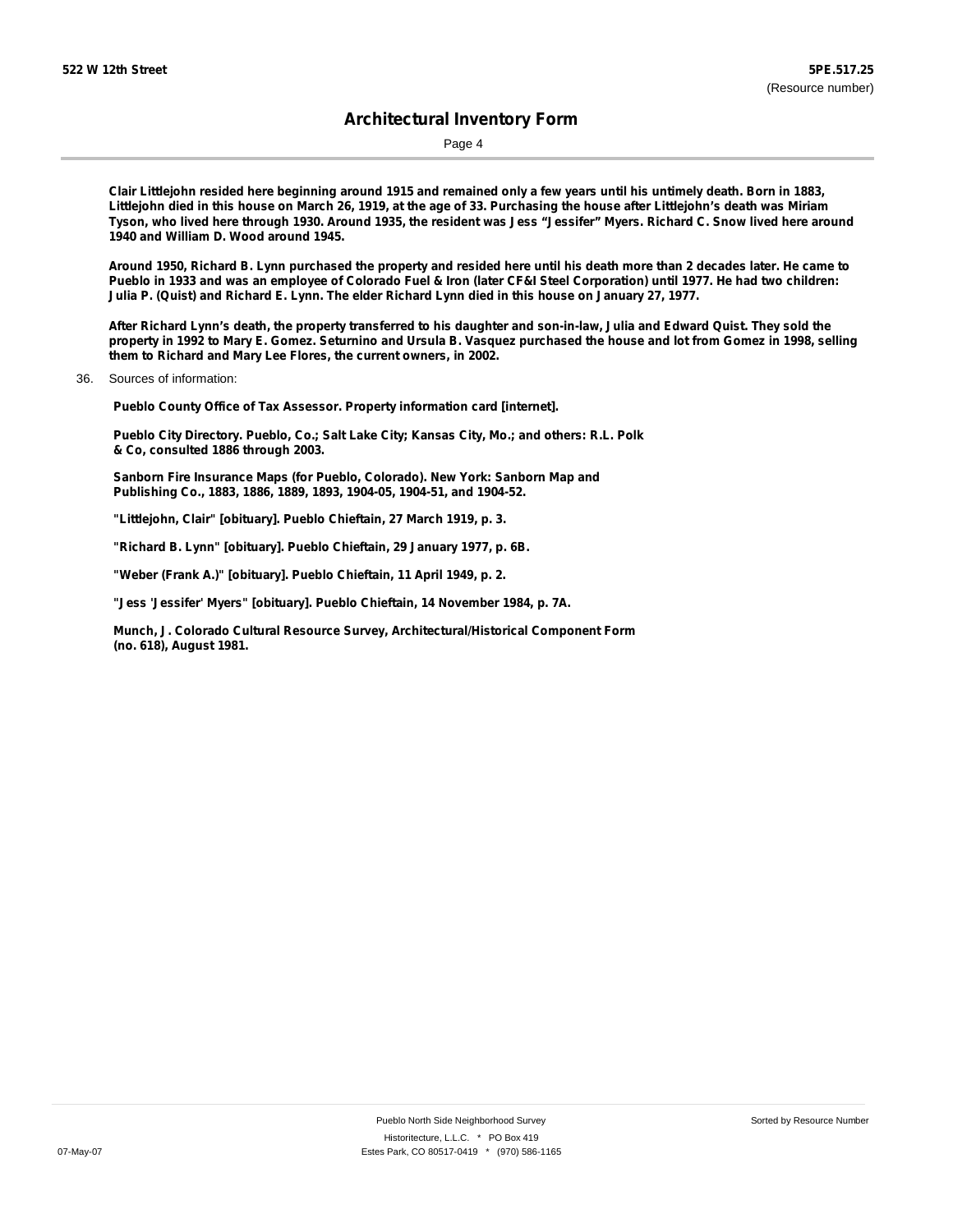Sorted by Resource Number

# **Architectural Inventory Form**

Page 5

|     | <b>VI. SIGNIFICANCE</b>                                                                                                                                                                                                                                                               |  |  |  |  |
|-----|---------------------------------------------------------------------------------------------------------------------------------------------------------------------------------------------------------------------------------------------------------------------------------------|--|--|--|--|
| 37. | Local landmark designation:<br>No.<br>Yes $\Box$                                                                                                                                                                                                                                      |  |  |  |  |
|     | Designation authority:                                                                                                                                                                                                                                                                |  |  |  |  |
|     | Date of designation:                                                                                                                                                                                                                                                                  |  |  |  |  |
| 38. | Applicable National Register criteria:                                                                                                                                                                                                                                                |  |  |  |  |
|     | A. Associated with events that have made a significant contribution to the broad pattern of our history.                                                                                                                                                                              |  |  |  |  |
|     | B. Associated with the lives of persons significant in our past.<br>$\Box$                                                                                                                                                                                                            |  |  |  |  |
|     | C. Embodies the distinctive characteristics of a type, period, or method of construction, or represents the work<br>◙<br>of a master, or that possess high artistic values, or represents a significant and distinguished entity whose<br>components may lack individual distinction. |  |  |  |  |
|     | D. Has yielded, or may be likely to yield, information important in history or prehistory.                                                                                                                                                                                            |  |  |  |  |
|     | Qualifies under Criteria Considerations A through G (see manual).                                                                                                                                                                                                                     |  |  |  |  |
|     | Does not meet any of the above National Register criteria.                                                                                                                                                                                                                            |  |  |  |  |
|     | <b>Pueblo Standards for Designation:</b>                                                                                                                                                                                                                                              |  |  |  |  |
|     | <u>1a. History</u>                                                                                                                                                                                                                                                                    |  |  |  |  |
|     | Have direct association with the historical development of the city, state, or nation; or<br>$\overline{\phantom{a}}$ .                                                                                                                                                               |  |  |  |  |
|     | <u>1b. History</u>                                                                                                                                                                                                                                                                    |  |  |  |  |
|     | Be the site of a significant historic event; or<br>$\Box$                                                                                                                                                                                                                             |  |  |  |  |
|     | 1c. History<br>Have direct and substantial association with a person or group of persons who had influence on society.<br>$\overline{\phantom{a}}$                                                                                                                                    |  |  |  |  |
|     | 2a. Architecture                                                                                                                                                                                                                                                                      |  |  |  |  |
|     | Embody distinguishing characteristics of an architectural style or type; or<br>$\Box$                                                                                                                                                                                                 |  |  |  |  |
|     | 2b. Architecture                                                                                                                                                                                                                                                                      |  |  |  |  |
|     | Be a significant example of the work of a recognized architect or master builder, or<br>$\Box$                                                                                                                                                                                        |  |  |  |  |
|     | 2c. Architecture                                                                                                                                                                                                                                                                      |  |  |  |  |
|     | Contain elements of architectural design, engineering, materials, craftsmanship, or artistic merit which represent a<br>О<br>significant or influential innovation;                                                                                                                   |  |  |  |  |
|     | 2d. Architecture                                                                                                                                                                                                                                                                      |  |  |  |  |
|     | Portray the environment of a group of people or physical development of an area of the city in an era of history<br>$\Box$<br>characterized by a distinctive architectural style.                                                                                                     |  |  |  |  |
|     | 3a. Geography                                                                                                                                                                                                                                                                         |  |  |  |  |
|     | Have a prominent location or be an established, familiar, and orienting visual feature of the contemporary city, or<br>П                                                                                                                                                              |  |  |  |  |
|     | 3b. Geography                                                                                                                                                                                                                                                                         |  |  |  |  |
|     | Promote understanding and appreciation of Pueblo's environment by means of distinctive physical characteristics<br>or rarity; or                                                                                                                                                      |  |  |  |  |
|     | 3c. Geography                                                                                                                                                                                                                                                                         |  |  |  |  |
|     | Make a special contribution to Pueblo's distinctive character.<br>О                                                                                                                                                                                                                   |  |  |  |  |
|     | Not Applicable                                                                                                                                                                                                                                                                        |  |  |  |  |
|     | Does not meet any of the above Pueblo landmark criteria.<br>$\overline{\phantom{a}}$                                                                                                                                                                                                  |  |  |  |  |
| 39. | Area(s) of Significance:<br><b>Architecture</b>                                                                                                                                                                                                                                       |  |  |  |  |
| 40. | Period of Significance:<br>ca. 1900                                                                                                                                                                                                                                                   |  |  |  |  |
| 41. | National:<br>Level of significance:<br>State<br>Local<br><b>The Second</b><br>У.,                                                                                                                                                                                                     |  |  |  |  |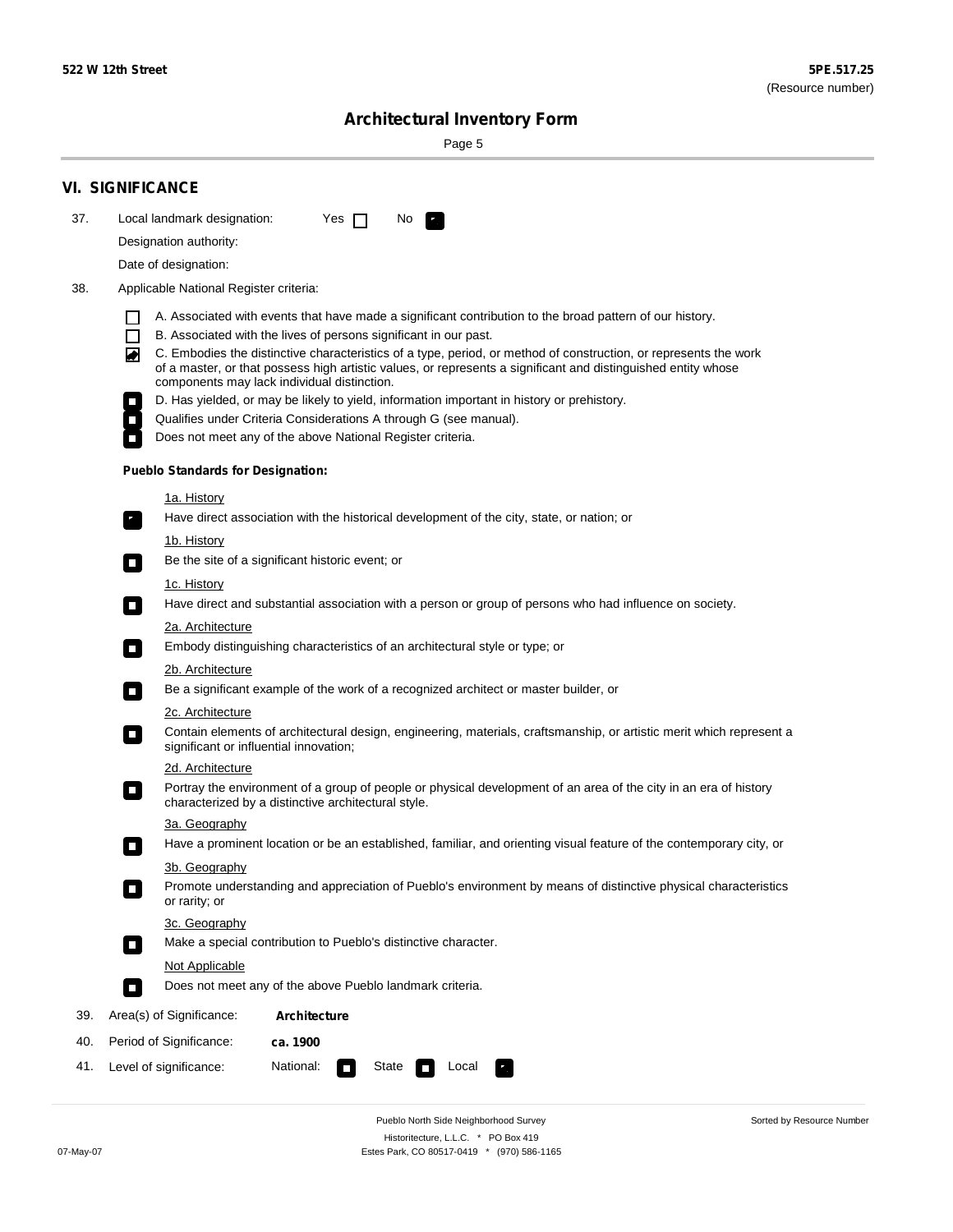Page 6

#### 42. Statement of significance:

This property is historically significant under Pueblo Local Landmark criterion 1A for its association with the development of **Pueblo's North Side Neighborhood, when more architecturally sophisticated buildings like this one joined the smaller,** plainer dwellings originally constructed here. As well, the house is architecturally significant under National Register criterion C (Pueblo Local Landmark criterion 2A) as an intact example of a late Victorian-era style. However, the levels of architectural and historical significance, combined with physical integrity, are not to the extent that this property would qualify for individual listing in the National Register of Historic Places, the Colorado State Register of Historic Properties, or as a City of Pueblo Landmark. Nonetheless, the Colorado Historical Society determined this building to be a contributing resource within a potential historic district on October 16, 1989. Because the building has not been modified since that time, **this survey concurs with that determination.**

43. Assessment of historic physical integrity related to significance:

Constructed around 1900, this building exhibits a moderately high level of physical integrity relative to the seven aspects of integrity as defined by the National Park Service and the Colorado Historical Society: location, setting, design, materials, workmanship, feeling, and association. While the building has had a small addition, it is isolated to the rear elevation. Its **original wall cladding and key character-defining features remain intact.**

#### **VII. NATIONAL REGISTER ELIGIBILITY ASSESSMENT**

44. National Register eligibility field assessment:

Local landmark eligibility field assessment:

45. Is there National Register district potential? Yes ◚

**Pueblo's North Side Neighborhood represents the evolution of the city's professional middle and upper classes. Its diversity of architectural styles and forms directly represents the city's changing economic and cultural climates. As well, the neighborhood is distinctive because it appears to have evolved independently of the area's dominant industry, steel manufacturing.** Discuss:

No

IT.

Yes Yes No

**Individually eligible Not eligible** Not eligible **Need data Individually eligible Not eligible** Not eligible **Need data** 

 $No$   $M/A$ 

N/A

If there is National Register district potential, is this building contributing:

If the building is in existing National Register district, is it contributing: 46.

#### **VIII. RECORDING INFORMATION**

| 47. | Photograph numbers): | <b>CD-ROM Photo Disc: North Side Photos</b><br>File Name(s): 12thstw522                                                       |
|-----|----------------------|-------------------------------------------------------------------------------------------------------------------------------|
|     | Negatives filed at:  | <b>Special Collections</b><br><b>Robert Hoag Rawlings Public Library</b><br>100 East Abriendo Avenue<br>Pueblo, CO 81004-4290 |
| 48. | Report title:        | <b>Pueblo North Side Neighborhood Survey</b>                                                                                  |
| 49. | $Date(s)$ :          | 06/14/2005                                                                                                                    |
| 50. | Recorder(s):         | <b>Adam Thomas</b>                                                                                                            |
| 51. | Organization:        | Historitecture, L.L.C.                                                                                                        |
| 52. | Address:             | <b>PO Box 419</b>                                                                                                             |
|     |                      | Estes Park, CO 80517-0419                                                                                                     |
| 53. | Phone number(s):     | (970) 586-1165                                                                                                                |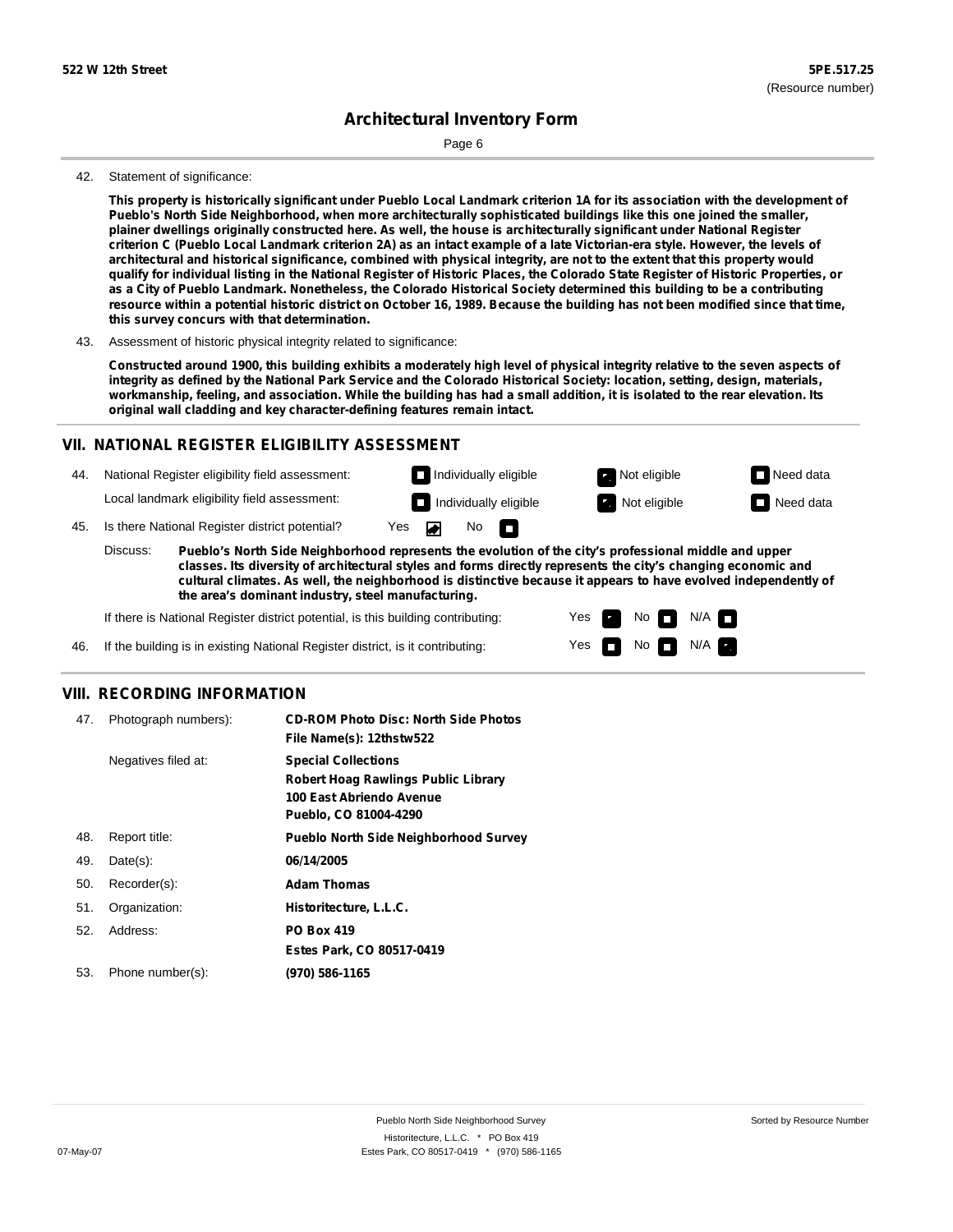Page 7